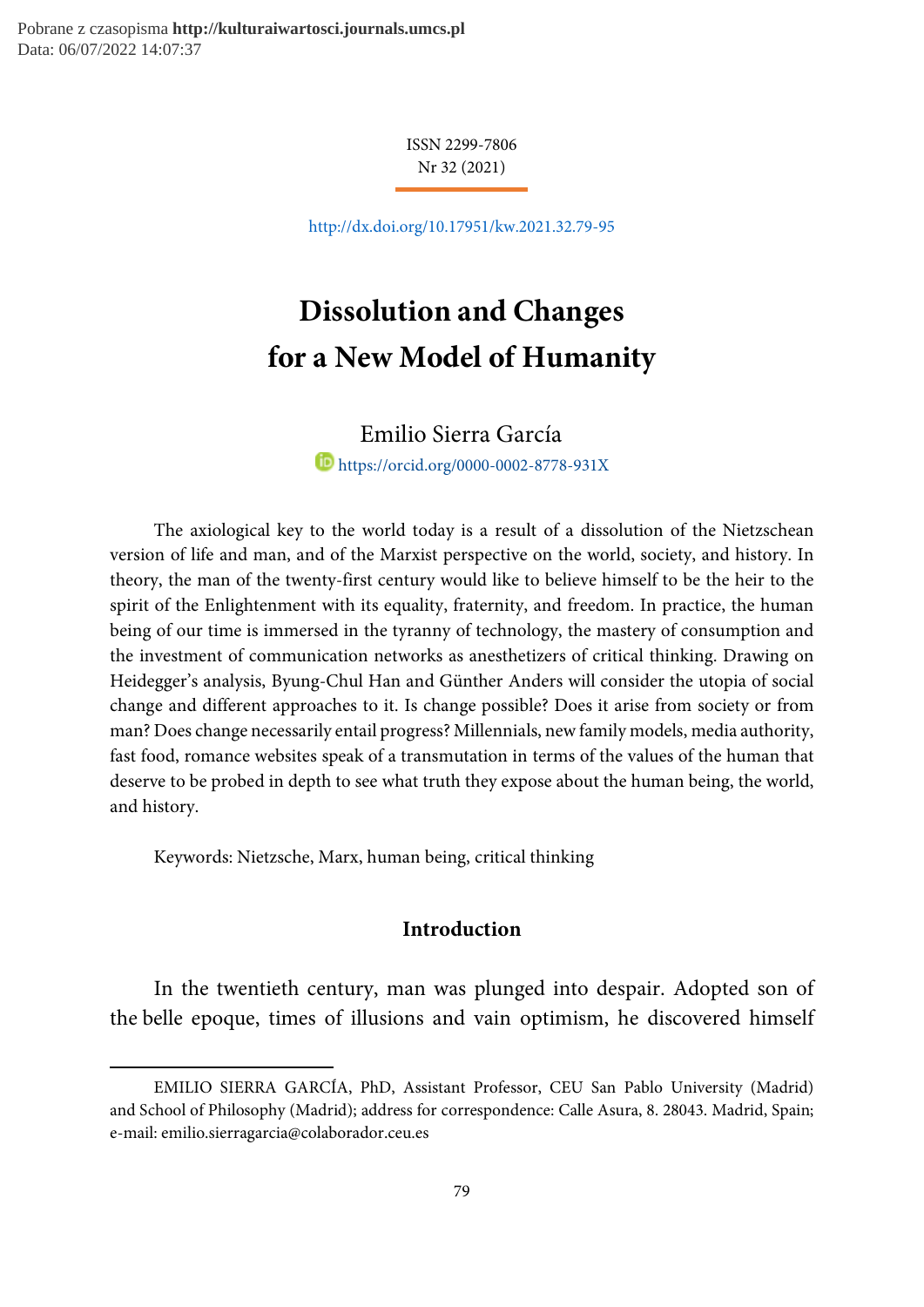the offspring of two terrible wars that placed on his table the extent of the cruelty that human beings were capable of. This was followed by the Geneva Treaty, the Universal Declaration of Human Rights and a number of other measures that sought to guarantee respect for man and the freedom and peace of peoples. The model of humanity went through so many stereotypes such as that of the soldier, that of the self-made businessman, that of the liberated woman and that of the rebellious young man exalted by society that would later abandon him to his fate. Social change has been clear and possible. Not only have human relations between states been softened by dialogue and the supposed modern dogma of tolerance, but also the model of humanity has become a hybrid in which each one has to put into play what he wants to be either in his body or in his soul, generating millennials, depressive subjects, or mere consumers.

Certainly, throughout history the model of humanity has varied greatly, but when this model is subject to easy change there is no definition of man to which the concrete human being can aspire. Where do these changes that have occurred so virally and spontaneously in our world come from? What are the causes of the current dissolution of human identity that led Foucault to affirm, albeit in another sense, the death of man?

# Research and results

The direct sources of such changes explain the axiological keys of today's world as a result of a dissolution of the Nietzschean version of life and man, and of the Marxist perspective on the world, society, and history. In theory, the man of the twenty-first century would like to believe himself heir to the spirit of the Enlightenment with equality, fraternity, and freedom as his flag. In practice, the human being of our time is immersed in the tyranny of technology, the dominance of consumption and the investment of communications networks as anesthetizers of critical thinking. One could certainly argue to these those modern men are different and have a variety of problems. We look for what is general and universal. It is also normal that a Chinese person imagines the world in a Chinese way, an Indian in Indian, a Brazilian in Brazilian; and an Arab in Arabian ways; an African in an African way, and a Westerner in the Western way, but this does not justify such thinking in a scientific and philosophical cognition of the world.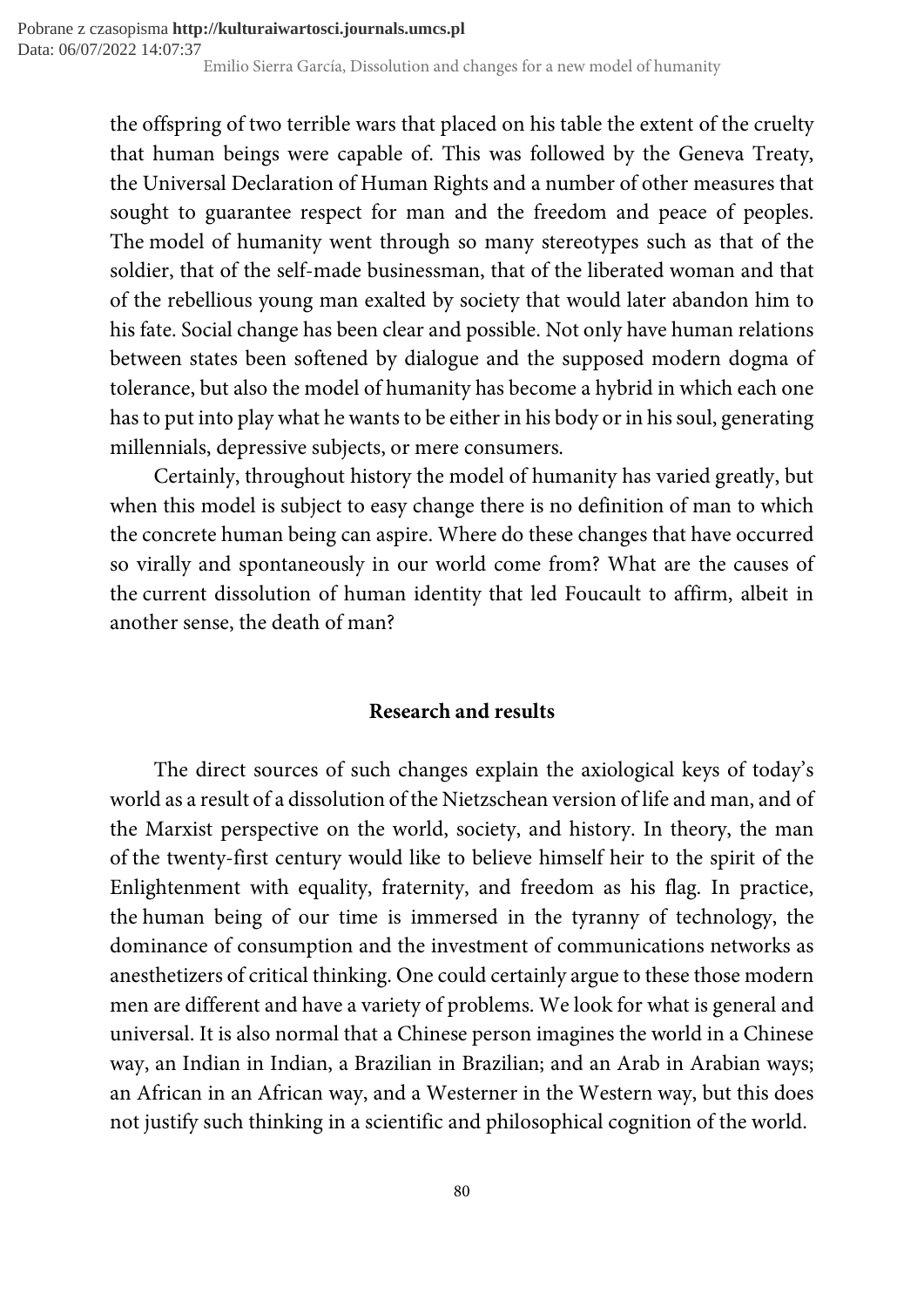Emilio Sierra García, Dissolution and changes for a new model of humanity Pobrane z czasopisma **http://kulturaiwartosci.journals.umcs.pl** Data: 06/07/2022 14:07:37

> This text could be charged of Eurocentrism or West-centrism in thinking about the world because there are many people outside the scope of thinking and development. It could be argued the illiterate population – which is estimated at 33% in Asia and 50% in Africa and other European countries – could declare themselves alien to the dialectic of the Enlightenment and the current technocracy (G. Anders). However, already M. McLuhan with the idea of the "global village" postulates that, in a world like ours, full of audio-visual information from technological media, feeling and thinking are unconsciously influenced and interconnected by the ideas that the media disseminate, many of them connected with the Enlightenment and its becoming: relativism, dependencies, ecology, equality, among others.

> Certainly, this can be preached directly from the West, affected by capitalism and technocracy. But it can also expand its radius of action since, both in the Americans or the Africans, we are all the same men, although in different sensibilities and traditions. In the heart of deep Africa for instance, we can also find vestiges of the tyranny of Western ideas transmitted live from smartphones. It should be noted that the ideas of Nietzsche and Marx and the social, cultural, and intellectual consequences they brought are felt above all in the West and, from the West, in much of the world. This text deals with the current situation of the average Western man, his conception of himself, his interaction with technological media and the understanding that these foster in regard to the value of humanity and values.

> How can we connect Nietzsche with a person who has barely read him? Is it possible that the Instagram teenager and the young worker who would not want to talk about commitment have been fertilized by the thoughts of the hammer philosopher?

> Next, we will see Nietzsche's anthropological approach to draw conclusions regarding social change and the conception of man today. Nietzsche says:

Man is something that must be overcome. [...] In times past you were apes, but now is man more ape than any ape! [...] The Superman is the sense of the earth [...] and never lend faith to those who speak to you of ultra-dark hopes! They are poison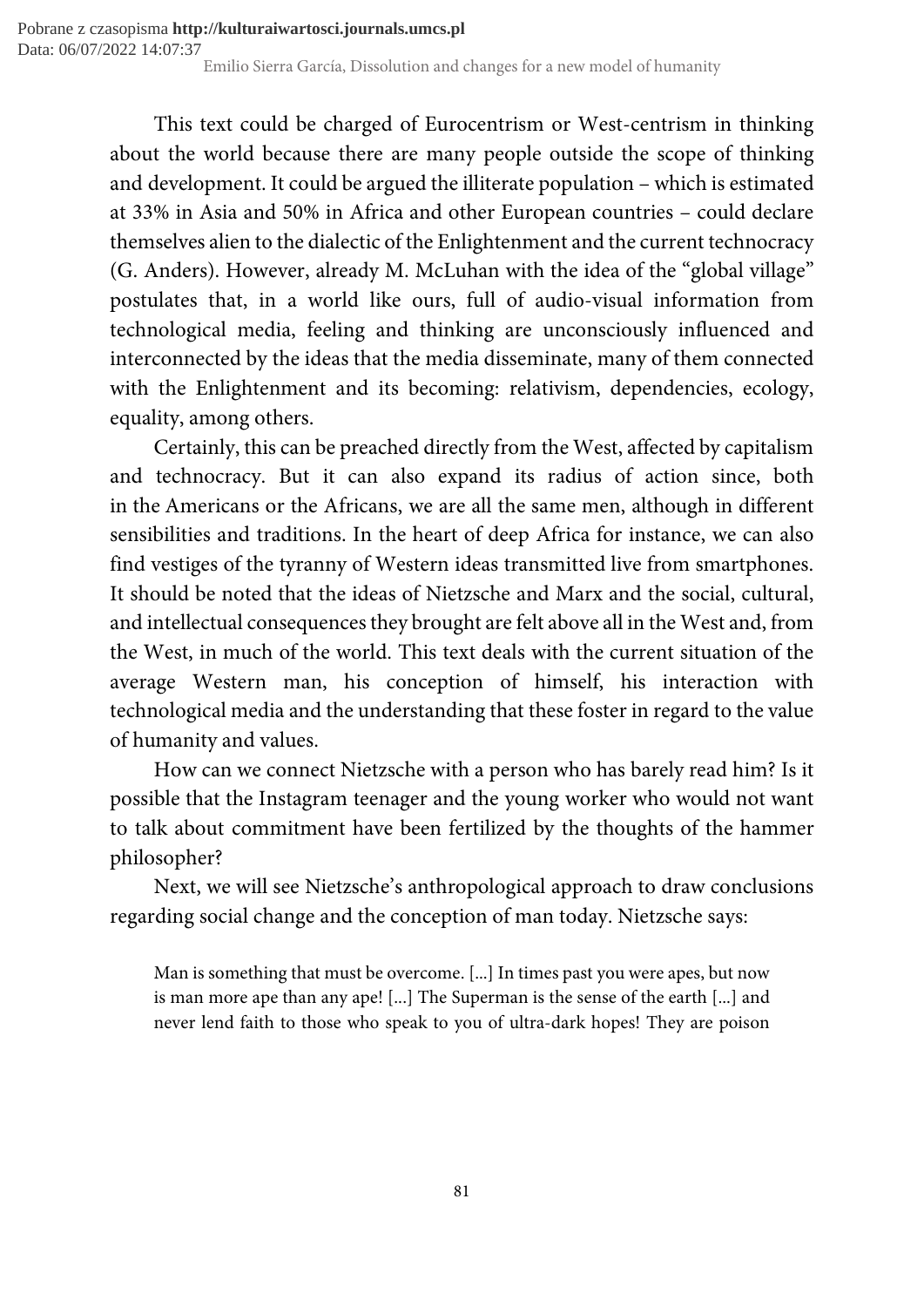distillers, conscious or unconscious. They are belittlers of the earth, dying and poisoned, and the earth is tiresome. That is why they wish to abandon it!<sup>1</sup>

There is in Nietzsche a conception of the human being, which exerts a great influence today. For him, man is not an individual, but part of an existential continuum. It is a product of forces other than himself, which he cannot control. What is the nature of the human being for Nietzsche? For Nietzsche, the human being is only and exclusively nature or sensitive body: living, thinking and violent in nature. Any other entity we add – soul, pure spirit – is a fictitious idea invented by us with no reference in reality.

The concept of culture occupies a central place in Nietzsche's philosophy. The illusion is the vital and what constitutes the subject, what is man in creation or in its appearance, and not in something that preextricates his activity? On the contrary, his essence is the effect of his activity, that is, culture.

And Zarathustra spoke thus to the people:

I teach you the superman. Man is something that must be overcome. What have you done to overcome it? All beings have so far created something above themselves: and do you want to be the ebb of that great flow and go back to the animal rather than surpass man?

What is the monkey for man? A laugh or a painful embarrassment. And that is just what man should be for the superman: a laugh or a painful shame.

You have walked the path that leads from the worm to man, and many things in you continue to be worms. Once you were monkeys, and now he is also the cutest man of any monkey. And the wisest of you is just a split being, hybrid of plant and ghost. But do I command you to become ghosts or plants?

Look, I teach you the superman! The superman is the sense of the earth. Say your will: let the superman be the sense of the earth!<sup>2</sup>

The idea of the superman today has been detached from all halos of heroism, tragedy and aesthetic or metaphysical eagerness. The suffering nihilism of Nietzsche that Dostoevsky expressed so well, and that in the existentialisms of the twentieth century found a response and frustration in the human being of the 21st century, soon became a comfortable option for a life without moral, political, or

<sup>&</sup>lt;sup>1</sup> Friedrich Nietzsche, Thus spoke Zarathustra (Chicago: The Chicago University Press, 2017), 45–46.

<sup>&</sup>lt;sup>2</sup> Nietzsche, *Thus spoke Zarathustra*, 65–66.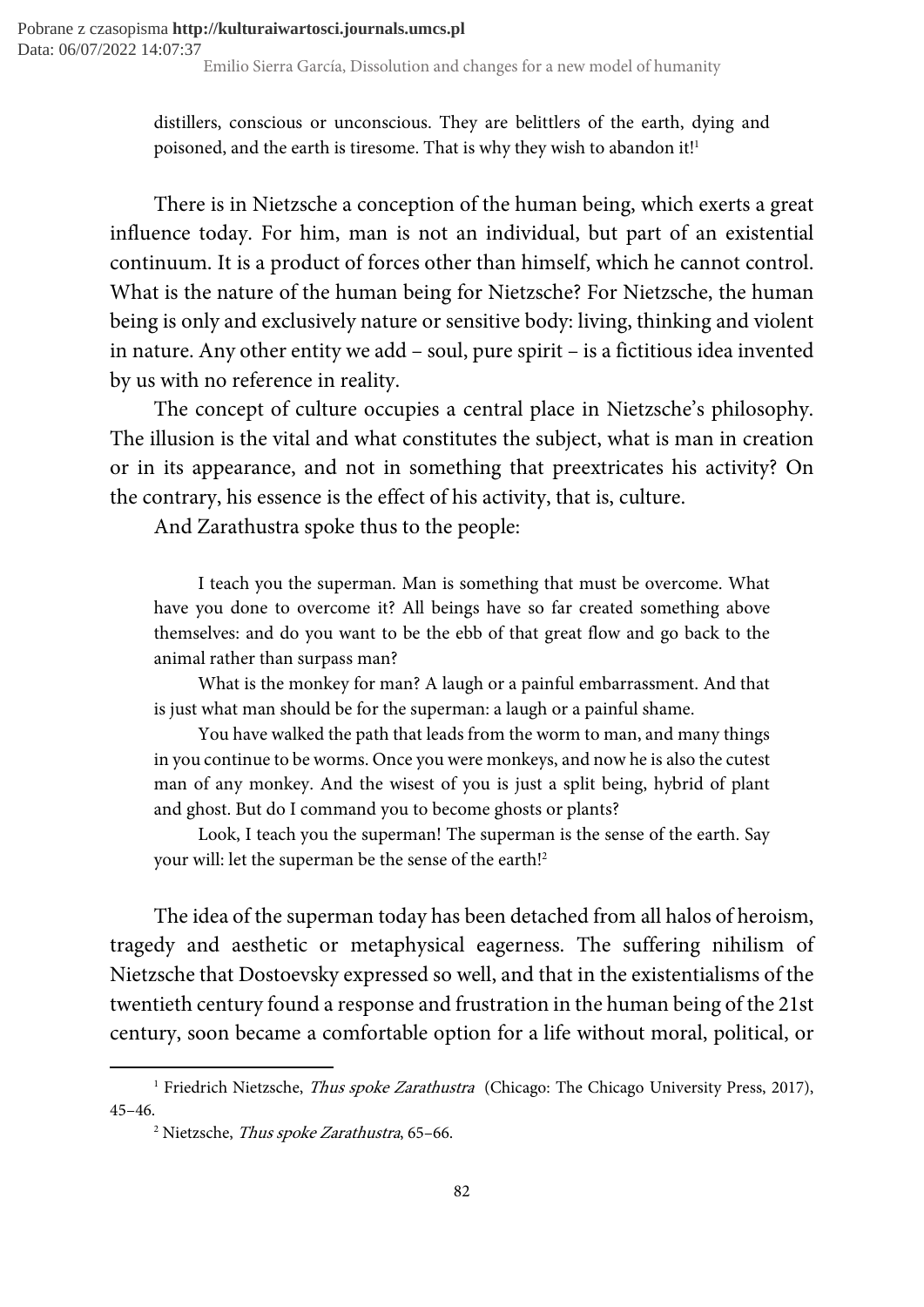existential authenticity. The superman becomes the consumer. The expression of nihilism in which man assumes and accepts "the death of God" should also assume his own life without subjecting it to the designs of any deity or false values. For Nietzsche the superman is the man who becomes aware of life as the only possibility and undertakes to live it in freedom. However, what person of our time lives life out in the open without any deity or false values? Is not the Internet, social media, the media, or the sex industry new gods that introduce dehumanizing values?

Another thing in common between Nietzsche's man and today's postmodern man is that the human being is defined by a free, spontaneous, and creative will. This creation is also a game that undergoes change since reality is not fixed but is a constant. This constant, however, is such that in becoming where the instant sets the tone for the creation of new values – since in each instant, it is where the whole meaning of life is found – it is the instant where the Superman in use of an elementary vitalist instinct – of an unstoppable desire to live, that sets in motion his will to power to get what he needs in order to stay alive. Constant change would be justified by that will that recognizes what is best for itself according to its own interests.

How is common law possible? Where does compassion and humanitarian action fit? Where does justice? Glucksmann's book, Dostoevsky in Manhattan, is well known, in which terrorism is raised as an epigon of nihilism, meaninglessness and the will to power.<sup>3</sup> In the twenty-first century there has been an animalization of man that we can call the "sophistication of barbarism." What defines man among other things as reason, his capacity for critical thinking (Kant), his freedom outside the impulses of instinct (Plato), his ability to love as a surrender of life beyond himself (Ebner) and to be able to create as an expression of spirit and transcendence (Pareyson) and the recognition of the other as a reflection of the Other in ethical experience (Levinas). The twenty-first century man is not able to think, his intelligence has been hijacked by the flashes of the omnipresent screens, the excess of information and Big Data. Their freedom has been diminished by the desire for consumption and the pleasant life that banishes pain, as Byung-Chul Han affirms, and produces in the long run, depressive subjects. Just look at Jordan Peterson's studies on the subject. Love is understood as absence

<sup>&</sup>lt;sup>3</sup> Anton Glucksmann, *Dostoievsky en Manhattan* (Madrid: Taurus, 2002).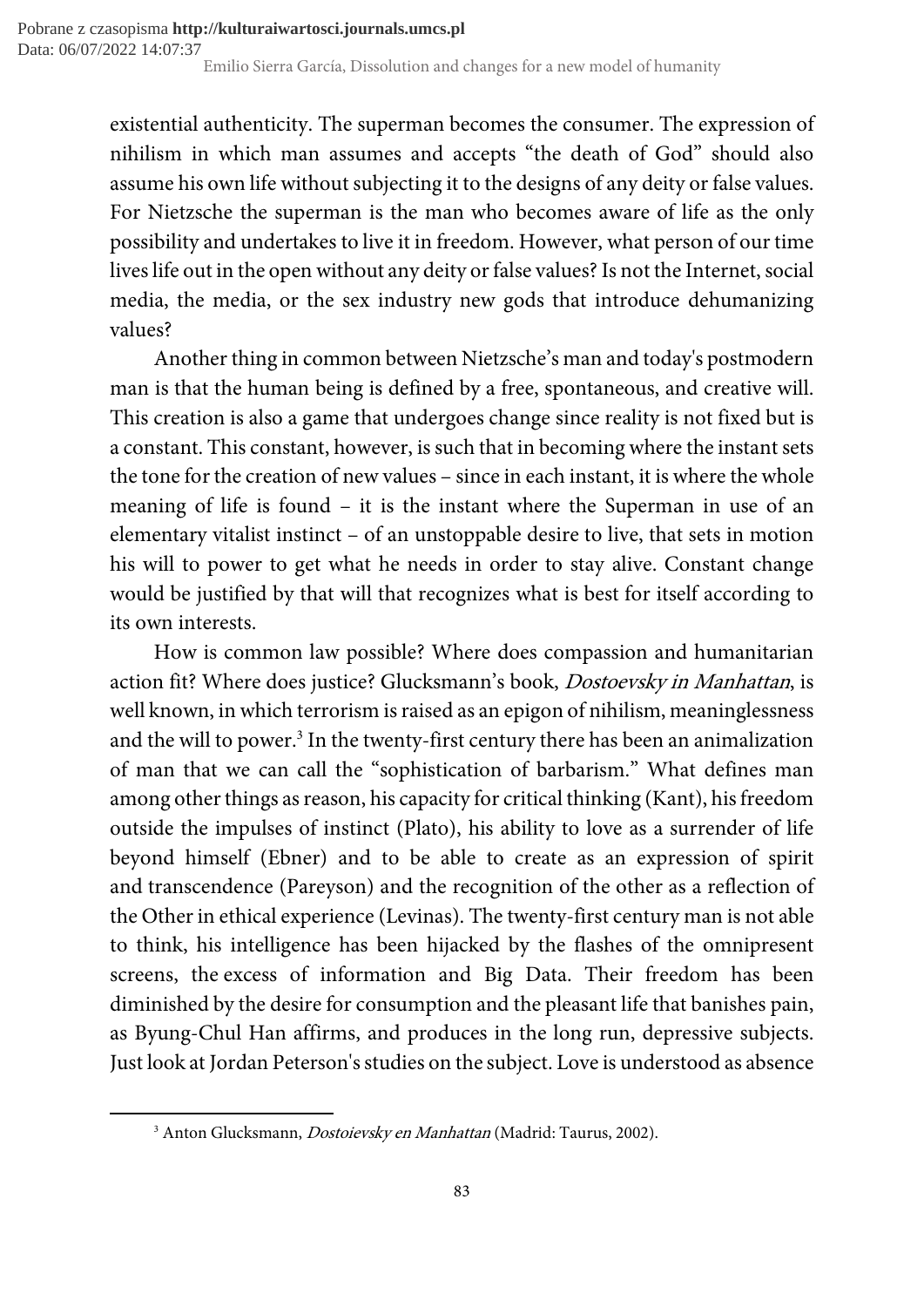and use, as Simone de Beauvoir once postulated, and art is nothing more than a meaningless transgression or a consumer product among others.

There is a veiled zoocentrism that has its roots in the Nietzschean approach. Nietzsche sees the world from the brains of animals, so he knows that the ant has a perception of time different from that of man, that for the worm a corpse is a good thought, that the mosquito feels the centre of the world, that if the horse read, it would be metaphysical and would affirm that: "humanity is a prejudice that we animals do not suffer at all."<sup>4</sup> For Nietzsche, the animal kingdom is better than man because it is not symbolically linked. Nietzsche is on the side of animals and against humans, his zoophilia is misanthropy. This is not foreign to us, in many countries of Europe today we fight for the rights of animals and forget that of the unborn. Peter Singer would be an extreme thinker in this regard, having come to affirm as sensible the practice of zoophilia.<sup>5</sup>

In the end, the conception of man that one has is that of the brute animal that has been desbestialized, deanimalized, domesticated, tamed and gregarious by Western history, Philosophy, Morality, Religion, The State, Culture, and the sure guidance of instincts has been replaced by its most miserable organ, consciousness. "'Humanization' would oppose 'man's increase." The breed would be degenerate and "the improvement of the breed" is required how to straighten the instinct of the animal man?"<sup>6</sup> The answer is not to be found in metaphysics, but in animal physiology. We must turn men into animals.

Humanity has no meaning, as little, as the saurians had, but it has evolution, and it is required to activate the way back, dehumanization, moreover, dehominization, rebestyalization, retroevolution to rich, violent, terrible, unconscious, brutal, savage, barbaric, inhuman nature. It is necessary to tear down the walls that mediate between nature and spirit, man, and animal, moral and physical, to return to the monkey, to the old animal self, to realize the "transformation of humanity" surpassing man, "returning to the animal," taking "animalization as a public good." "Let me howl, moan and squirm like an animal: I just believe in myself!"<sup>7</sup>

<sup>&</sup>lt;sup>4</sup> Friedrich Nietzsche, *On the Genealogy of Morals and Ecce Homo* (London: Vintage, 1989), 107.

<sup>&</sup>lt;sup>5</sup> Peter Singer, *Liberación animal* (Madrid: Akal, 1999).

<sup>&</sup>lt;sup>6</sup> Nietzsche, *On the Genealogy of Morals*, 54.

<sup>7</sup> Ibidem, 87–88.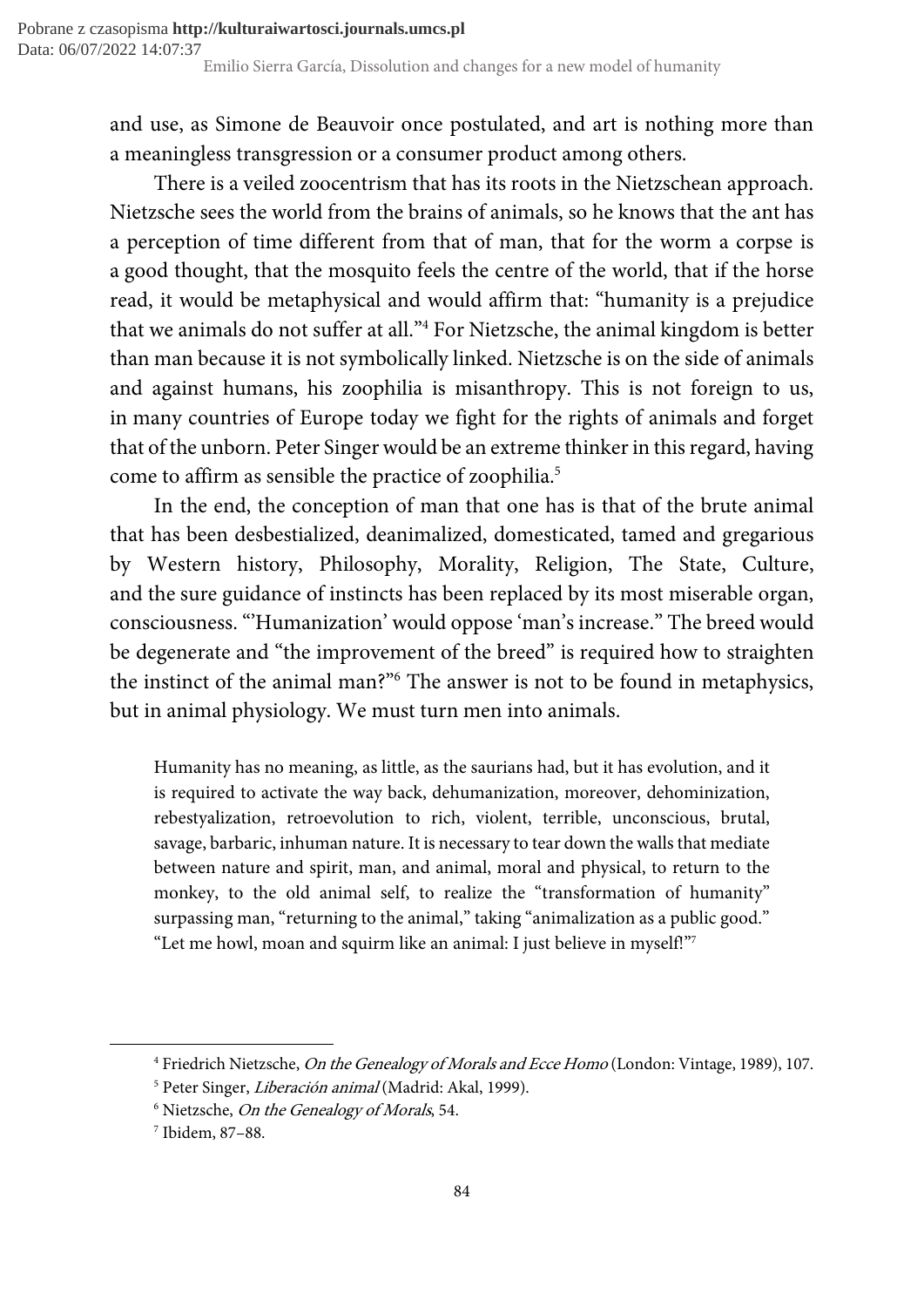The passage from monkey to monster occurred in National Socialism and Communism. The passage from monster to shadow is a thing of our century. The claim to rebestialize, to monstruize man in a big way, is nothing more than an aspect of "the new creation of the Universe."<sup>8</sup>

The process of returning to being a Nietzschean animal is to realize a moral theory from the zoological point of view that improves the breed through a selection, not natural but programmed with experiments, and institutionalized on a global scale. Hitler? The UN recognizing the right to abortion? School bullying? Racial hygiene and the eugenics of extermination must sift through the excess of degenerates, sick, tarred, fragile, forced mourners, the sacrifice of degenerate races by the advent of a stronger and more exceptional one. Animals do not need any morals. The new man of the twenty-first century does not want undesirables among them. This is not because of the improvement of the race, but because the "undesirable" cannot be part of the society of performance.

The last echo of the Nietzschean proposal that sounds very much today is that of: "Sensuality, drunkenness, total animality," instincts, passions and appetites are the basic powers of the great man, "those magnificent beasts at his service," which "awaken the sleeping animality" in civilized man. The will to power is unique physiological power, "there is only one kind of power," which is exercised both in violence against the weak and in rampant sex drive. Once chastened by the denial of the sexual will of Pforta, Stirner and Schopenhauer, Nietzsche becomes a prophet of the sterile will to sexual power. Nietzsche upsets sexuality from fruitful to sterile, from relational (love) to oppressive, from hedonistic to sadistic-masochistic. In our world, the agony of eros is evident as Han has shown, man as a pornographic animal has forgotten the charm of eros that leads him to the discovery of the other as another and, therefore, to surrender.<sup>9</sup> The practice of exchanging partners or using sex toys for selfsatisfaction, among other things, shows that the sexual instinct has returned to more sophisticated animality and has left behind the art of self-love not only of the body and the will to pleasure, but of people who, with intelligence and delicacy, are liken to a form of spiritual and personal expression through the flesh. This conception of sexuality is rooted in the contempt of matter because it is understood as raw data, not as a vehicle and carrier of meaning in dialogue and

<sup>&</sup>lt;sup>8</sup> Dalmacio Negro Pavón, *El mito del hombre nuevo* (Madrid: Encuentro, 2009), 27–29.

<sup>&</sup>lt;sup>9</sup> Byung-Chul Han, *La agonía del eros* (Barcelona: Herder, 2017), 76–77.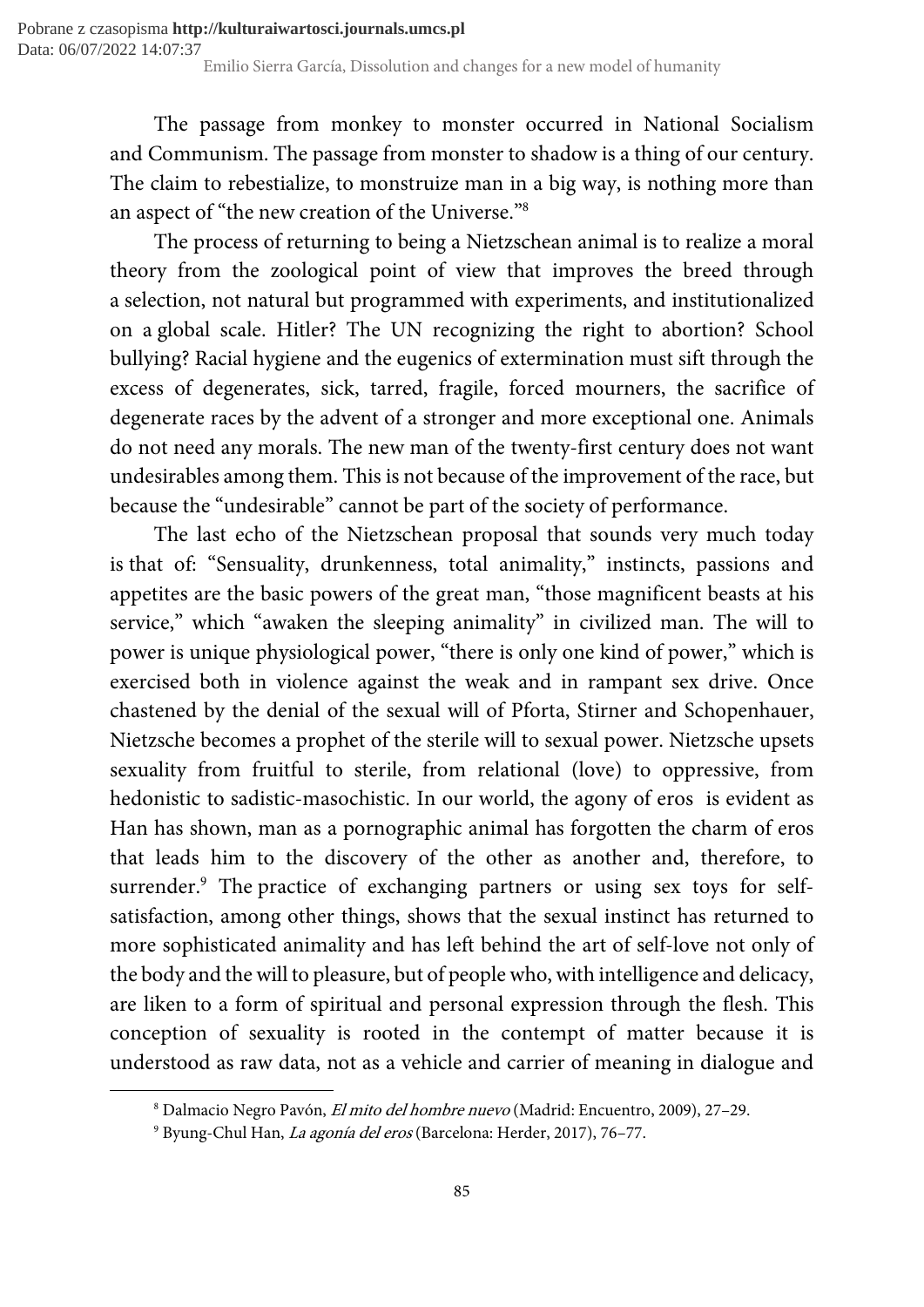not as a relationship of domination with nature and the other. Later in the conclusions, I will expose the Nietzschean thought, and we will see how the echoes of Nietzsche resonate today with force.<sup>10</sup>

The other thinker to whom we owe the current conception of man, of his social relations and the understanding of history is to K. Marx. Simply because their doctrines have spread throughout the world, from Russia to Vietnam to small communities in the United States, and the meaning of its system, and its protest, has been projected to the development of gender theory from the Frankfurt School and some French thinkers of communist inspiration, especially Sartre.<sup>11</sup>

Marxist ontology and anthropology and their concept of man will be a novelty in philosophical positions; materialism and Marxist humanism will have a totally dynamic vision of man. The Marxist concept of man will be a concrete individual who is responsible, product of the historical circumstances that have created him, and a creator of circumstances. Man for Marx is the dynamic engine through his class determination (class struggle) and finds his raison as an historical being, transforming the world, a world that is hostile to him and exploits it.<sup>12</sup> In the twenty-first century the world is not hostile, but strange, the techniques of control and deterrence over the care of creation, the global idea of climate change is nothing more than an expression of the understanding of nature as useful to be cared for by the means it offers, not as a place of development of man.

Marxist anthropology and its entire philosophy are a violent response to the alienation of man, the loss of himself and the profound objectification of man

<sup>&</sup>lt;sup>10</sup> I would like to point out how it has been argued that a Nietzsche renaissance is necessary for thought and has in fact been given. Nietzsche has made it possible for the Frankfurt School and W. Benjamin to have come into connection with Lyotard, that his critique of capital, connects, from post-Marxist and post-analytical positions, with the critique of the positivist metaphysics of history and the subject, the communicational pragmatics of Apel develop, or the new rhetoric and philosophy of praxis in the hermeneutics of Gadamer. By Heideggerian-Nietzschean thought, postmetaphysical and posthistoric hermeneutics are connected to each other with Riedel's metapolitics and pragmatics, Foucault's a priori epistemological, Ricoeur's dialogical hermeneutics, Derrida's deconstruction. This analysis has been highlighted in Gianni Vattimo, Diálogo con Nietzsche. Ensayos 1961-2000 (Barcelona: Paidós, 2002).

<sup>&</sup>lt;sup>11</sup> Milorad M. Drachkovitch, *De Marx a Mao Tsé-Toung: Un siècle d'Internationale marxiste* (Paris: Calmann-Lévy, 1967).

<sup>&</sup>lt;sup>12</sup> Georg Lukács, Geschichte und Klassenbewusstsein: Studien über marxistische Dialektik (Berlin: Luchterhand, 1970.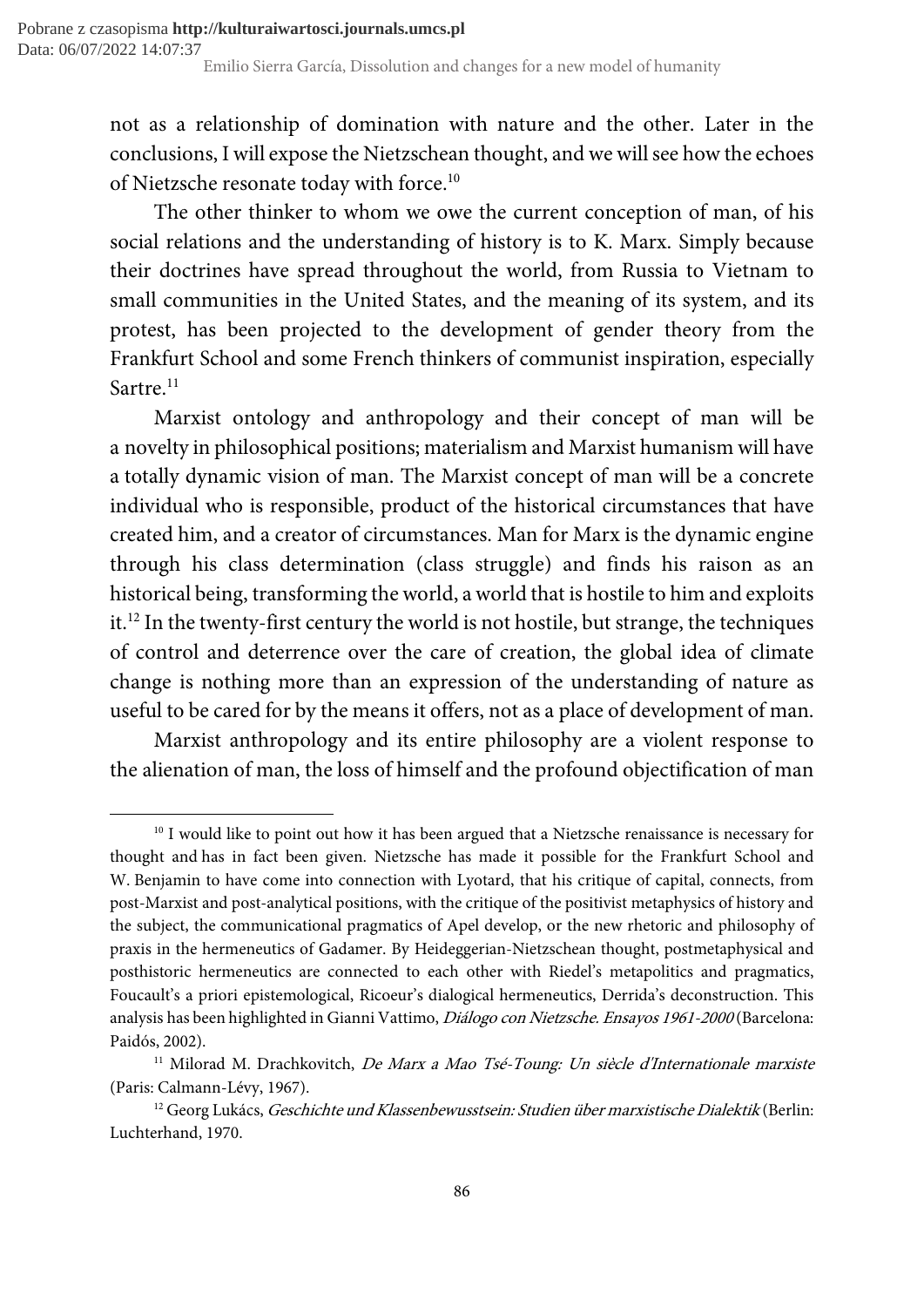in capitalist society. There is a halo of truth in Marx who, in the face of the industrial revolution and the different types of exploitation of his time, seeks a fast track to liberate man. Marxism is a movement against the dehumanization and automation of man. Marx sees in man a concrete being who is prey to certain oppressions and historical conditions. Man owns those conditions that enslave him (alienation), he is the one who has created things that later dominates him (Feuerbach). The economic alienation and exploitation suffered by modern man is the living example of the exacerbated dehumanization that capitalist society imposes with its false "mass" democracy. In this sense, Marxism is a response to Hegelian idealism and to any anthropological conception that minimizes the role of consciousness and human dignity in shaping the cosmos.

In the wake of Marx, a thinker and honorary member of the Communist Party in France, Sartre argued that man is an abstract being prone to experiencing a metaphysical reality, but it is not possible to give way to the existential and abstract problematic without attending to the concrete problem.<sup>13</sup> Today's postmodernism is consequently situated with a structuralist method before the concept of the evaporation of man (theoretical anti-humanism). Foucault will say that man is an invention of modernity, postmodernism that will be erected on the idea that the great meta-narratives of modernity have already collapsed and is directly to blame for the emergence of totalitarianism (fascist and Stalinist). Although his most coherent discourse is within aesthetics, it has been extrapolated to the field of political philosophy arguing an all-encompassing imprint, it is no longer the class struggle that is the engine of history, it is "knowledge" according to Lyotard, neoliberalism, and the end of history will be the only horizon to see arrive.<sup>14</sup>

These anthropological intellectual consequences have a common root with the approach of Marx and man as a productive being who, only in sociability, can develop all his historical potentialities. Man is the ontocreator of his own reality. At the same time when he moulds and reproduces reality, and the man-nature relationship, a question he resolves with the relations of production comes to the fore.

<sup>&</sup>lt;sup>13</sup> Ana Boschetti, Sartre et "Les Temps moderns": Une entreprise intellectuelle (Paris: Editions di Minuit, 1985), 67.

<sup>&</sup>lt;sup>14</sup> José Guilherme Merquior, *Foucault ou le Nihilisme de la chaire* (Paris: PUF, 1986), 33–38.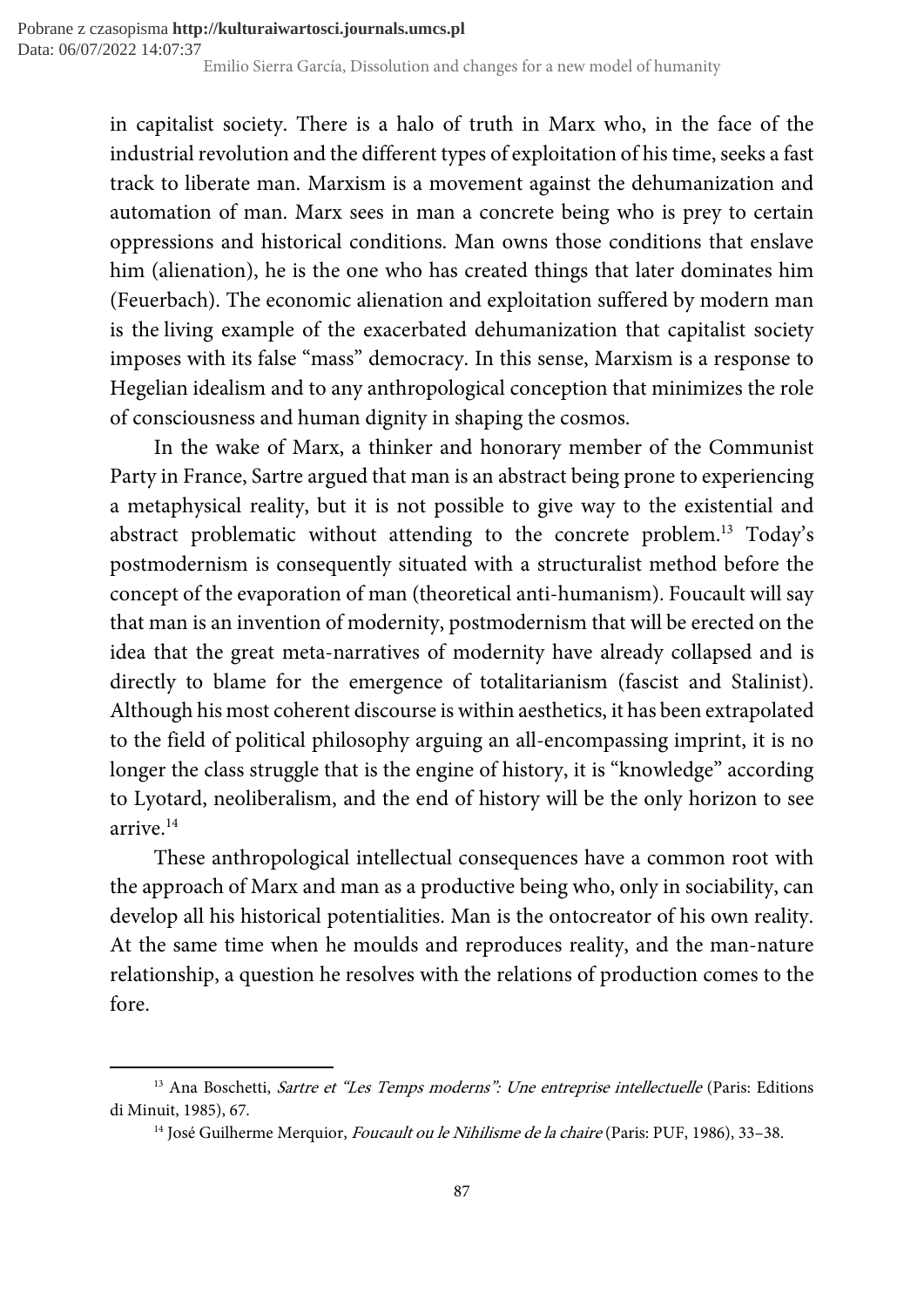History is the self-realization of man; it is the self-creation of his potentialities through work and his production. In that sense man as he reproduces reality, gives meaning to his existence, and finds his place in the cosmos. It should be noted that Marx's entire theoretical effort was not only to understand human nature, but to be able to give an alternative to capitalist society, that by Marx's time, capitalism had already become a savage and exploitative system. Man does not affirm himself, but refuses. He feels unhappy and unfortunate. From here we can note that Marx develops an ontology of the social as Lukács and Kosik would say in the twentieth century, an ontology that possibly Marx was not aware of having realized, but that in any concern to understand or try to apprehend (Popper) the radical ontic (Heidegger) of reality, in short, there is an ontology.<sup>15</sup> Ontology tries to understand the ultimate nature of reality, of entities, their conformation and constitution. But Marx turns ontology into an ontology of social being and work, that is, in the way in which man is inserted in a historically determined reality and he himself reproduces this reality through his labour and cognitive forces. For Marx, the emergence of socialism and the overcoming of capitalism consisted in providing certain conditions for initiating the real emancipation of man and the beginning of his true history. In both Marx and Nietzsche, we witness a prophetic philosophy that was correct in its forecasts as we will see later in the conclusions.

The criticisms of Marxism are accurate, especially of economic determinism, and theoretic inability of Marxism to understand the imaginary in the framework of man's relations with nature and his ability to think and construct the socialhistorical. In Marx, a closed self continues to prevail over itself. In practice, Marxism can only be overcome by itself, by its epistemic self-destruction, and overtaken by historical facts.

To conclude, we can affirm that Marx speaks of man as an individual in relation to work. Work is the activity through which the individual creates himself on the basis of which he defines himself. Certainly, Marx says that work is a specific activity of the individual where he can express his humanity, but at present, the postmodern prototype of twenty-first century society leads to the understanding of man as a worker defined by hours of work and rest, with no

 $15$  Márcio Antônio de Paiva, A liberdade como horizonte da verdade segundo M. Heidegger (Roma: Gregorian University Press, 1998) and Dario Antiseri, Karl R. Popper: Epistemologia e società aperta (Roma: Armando, 1972).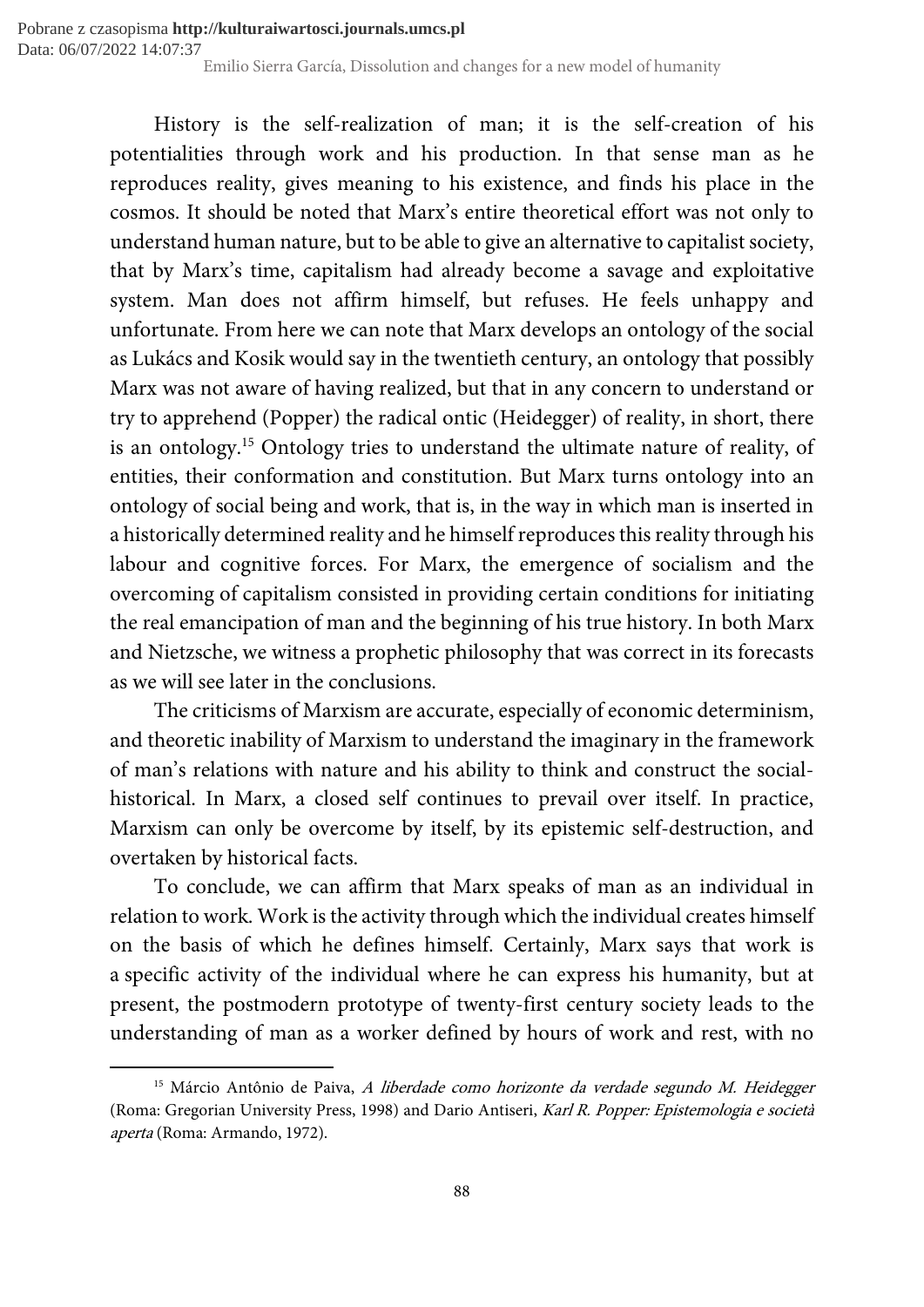projection other than performance. This materialization of the "human being" through work comes to life in a product that is external to the individual. It is created by him and at the same time man himself undergoes modifications in his constitution. Capital and Marxist classes have been replaced by welfare, the media, and the self-formation of the subject without fixed criteria. The realization of the freedom of the individual could only occur in a social context where justice prevails, understood here as reciprocity in social relations. The classical concept of Aristotelian justice would have no place, not even in Rawls' theory. It takes much more than a social transformation for the person to free himself. It takes a deep understanding of human identity, to create a relationship of justice, brick by brick. When man is not a man, he can be a wolf, an exploiter, a tyrant, a salesman, or a mere user. The conversion of "in itself" into "for itself" has not occurred only because of the introduction of consumerist liberalism, but because the structures of consumption in a welfare state can only guarantee the status of man as "in himself" satisfied. Man is stripped of his humanity no longer at the moment when he is not reunited with his own product, but at the moment when he can do nothing but consume products and express his opinion. The alienation is twofold. Not only is he deprived of living fully and exercising his freedom by being stripped of his production, but also by the reduction to spectator and buyer, he loses self-awareness. It is in this sense that it cannot be free.

The serious thing is that the consequence of this alienation is that it is not only individual, but that it makes possible the domination of a class that in the global village is the whole interconnected world.<sup>16</sup> The working class for the ruling class.<sup>17</sup>

This line of analysis seems to make particular sense when thinking about what happens in an advanced industrial society. Here the industrial revolution has already introduced the "machine" to the productive process, which undoubtedly aggravates the consequences on the worker in terms of dehumanization. The axis in this type of society is the work-technology relationship. In this regard, Marcuse in his work The one-dimensional man of 1969, characterizes the domination that

<sup>&</sup>lt;sup>16</sup> Byung-Chul Han, *En el enjambre* (Barcelona: Herder, 2014).

<sup>&</sup>lt;sup>17</sup> Svetozar Stojanovic, Between ideals and reality: A critique of socialism and its future (New York: Oxford University Press, 1973).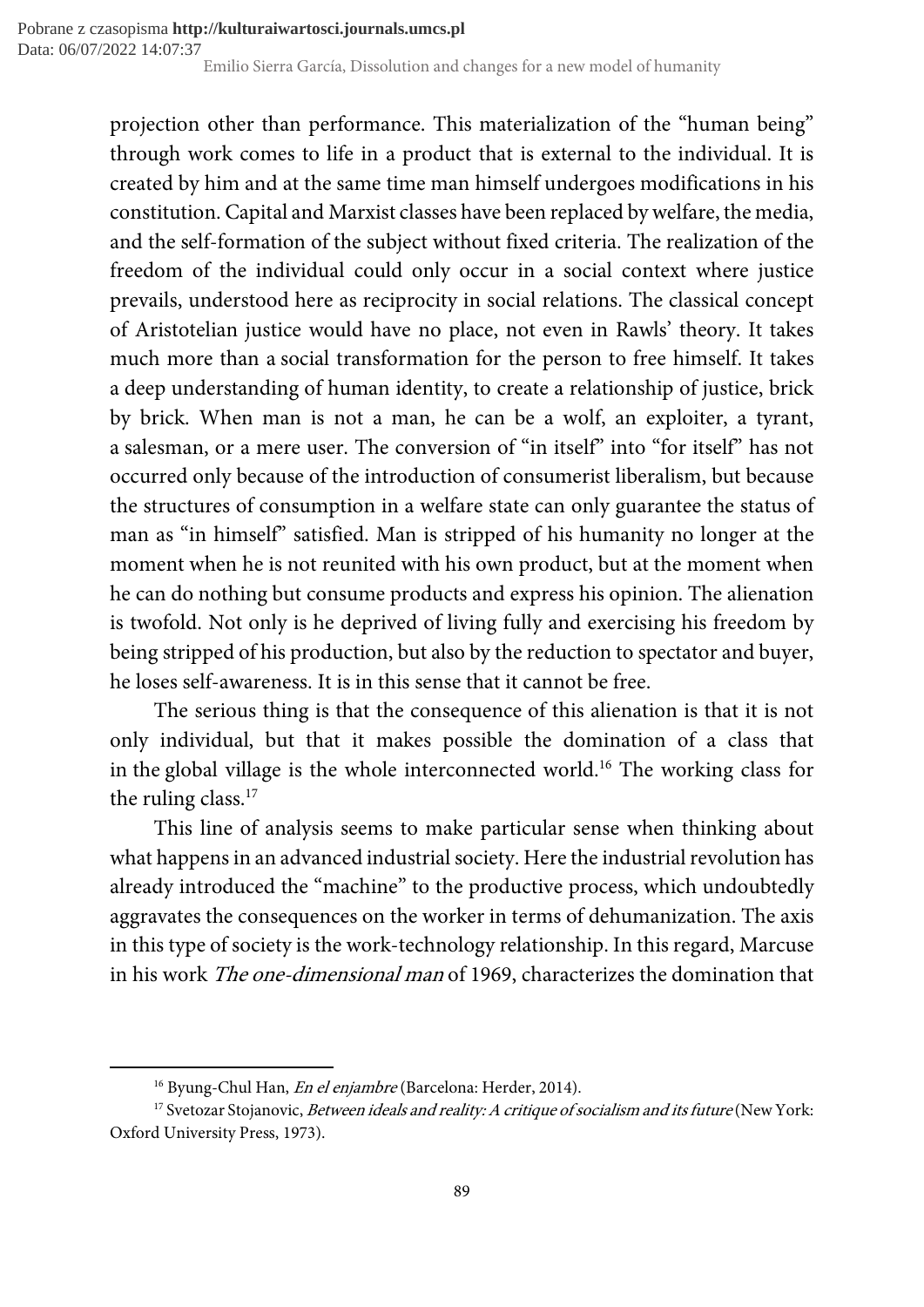technology exerts on the worker causing alienation.<sup>18</sup> The subject is "reified," loses its human value, because it is trapped in a "scientific-technological rationality" that limits it in its condition.<sup>19</sup> In the Marxist world, the state, the church, the school, and the family are the consensus apparatuses that facilitate alienation. It is here that alienation effectively finds an appropriate place. In today's world where there is no family, (or the family has been subjected to changes that make it appear as never before), where there is no church (because of the growing discredit in the name of relativism and science), what remains is only the State which take over the school.

For Marx, the path of desalienation is overcoming and becoming aware. The recognition of the situation of domination – in which the man who is dehumanized finds himself – leads to the reappropriation of his work, that is, a rediscovering of his own being. Of course, this presupposes a model of society where social relations are established within a framework of reciprocity and social justice. In short, the proposal of a new man by his social relations and defined by the key to a liberating work.

# **Conclusions**

Thus, we can summarize the ideal of change for a new model of humanity is the postmodern subject that preys on emotions in a supposed search for the values of life, renounces all morality to create itself in relation to work and production. He is an individual and not a person, because he relates to himself in others and does not constitute himself in those relationships. It is an island. The justification of this absolute character of the subject is supported by the understanding of a liberal policy that must above all provide the individual with the necessary guarantees for total well-being, thus producing a palliative society, in Han's words, which entails a liquid individual fleeing the experiences that make

<sup>&</sup>lt;sup>18</sup> Herbert Marcuse, *El hombre unidimensional: Ensayo sobre la ideología de la sociedad industrial* avanzada (Barcelona: Ariel, 1972).

 $19$  Carlos Gurméndez, El secreto de la alienación y la desalienación humana (Barcelona: Anthropos, 1989) and Pierpaolo Donati, Sociología relacional de lo humano (Pamplona: Eunsa, 2019).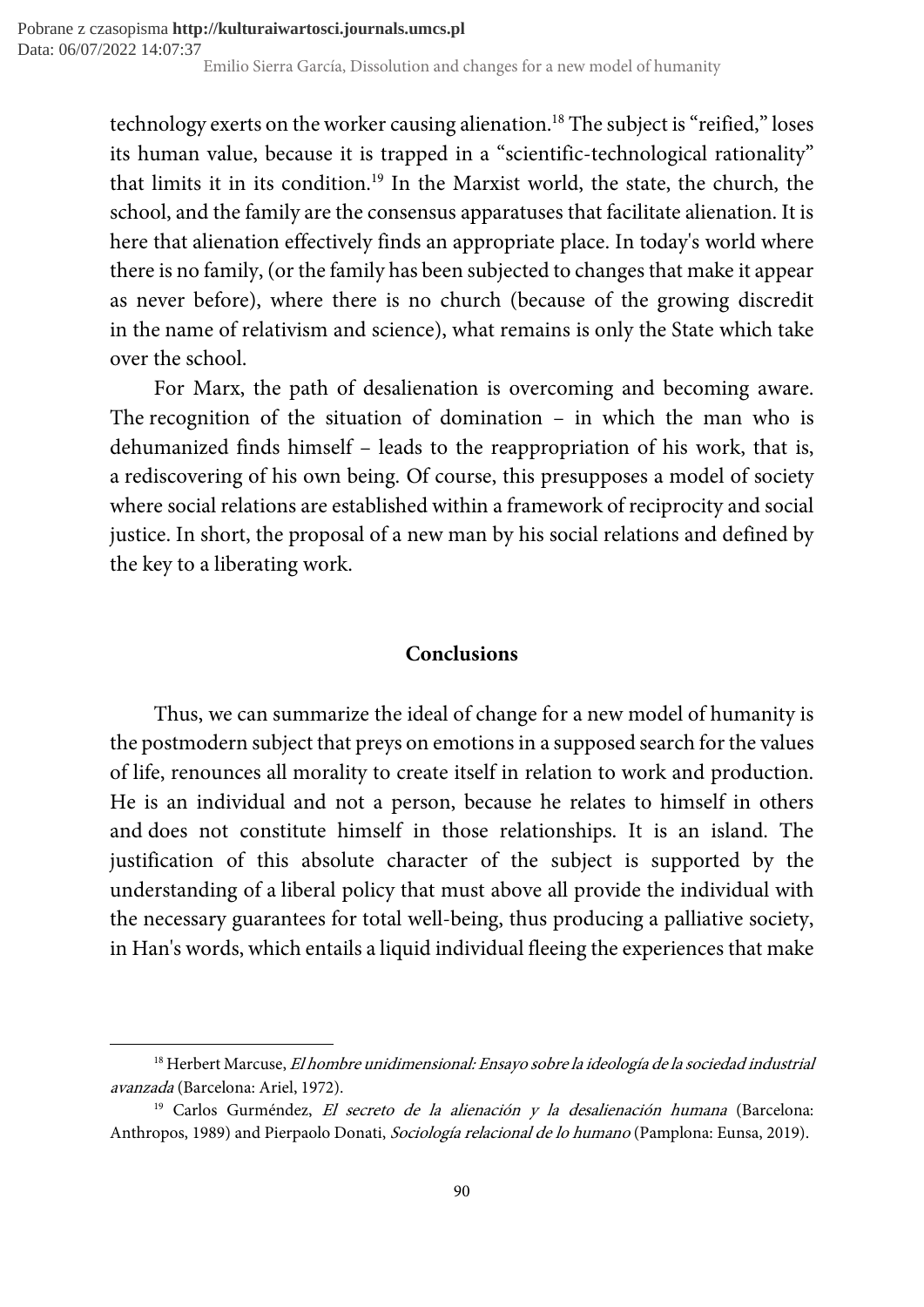him go beyond himself. In flight of transcendence and, therefore, of morality, memory, art, and religion.<sup>20</sup>

To conclude we can affirm that the change of the new model of humanity is not so much a change, as a dissolution since there is no element that remains with respect to the defining coordinates of man: reason, will and freedom for good. The image of the present man is an image of the self-exploited man. The relations that constituted it in the Marxist era have passed from the owners of the means of production to itself, but the purpose has not changed at all. We work to perform, not to dignify ourselves. We exploit ourselves and think we are realizing ourselves, in Han's words. Today's man unthinkingly follows a social mandate: to do everything he can. Until a while ago, people did what they should, but no longer. Now the human being believes that he must achieve "success," even at the expense of himself, and is severely distressed if he does not succeed. There is no need for power to whip it. The superman has become a servant of himself. Everyone submits to this regime of work and consumption, on a totally voluntary basis.<sup>21</sup> This idea of the superman and man in the West – because of the Nietzschean and Marxist root it contains – becomes that man cannot serve any cause other than himself. Causes such as the Nation, the Church, Race, or Feminism are epigones of themselves that reflects something like a broken Narcissus: himself and his interest. The end of the transcendence that Kant had postulated in a world of phenomena is transferred to the whole reality. There is no other, it is no longer even a hell (Sartre), but there is only the individual prolongation in the Western superman dissolved upon himself. The man we speak of, situated in the West and spreading his message veiledly through technological means throughout the entire "global village" is dissolved in his psyche (Freud), in his existence and meaning (Heidegger), in his relationship with God (Nietzsche and the New Age) and in the relationship with others (Sartre).

We observe a man who, as far as communication is concerned, has apparently left homo homini lupus behind because he likes to relate. In reality, however, relationships have been replaced by connections. What is established today is a link between sources of information scattered around the world. There is no physical presence of the other, but exchange of information. All the senses

<sup>&</sup>lt;sup>20</sup> Biagio Di lasio, *Luigi Pareyson: Fede e ricerca filosofica* (Manfredonia: Dianoia, 2017) and Byung-Chul Han, La sociedad paliativa: El dolor hoy (Barcelona: Herder, 2021).

<sup>&</sup>lt;sup>21</sup> Byung-Chul Han, *La sociedad del cansancio* (Barcelona: Herder, 2017), 13.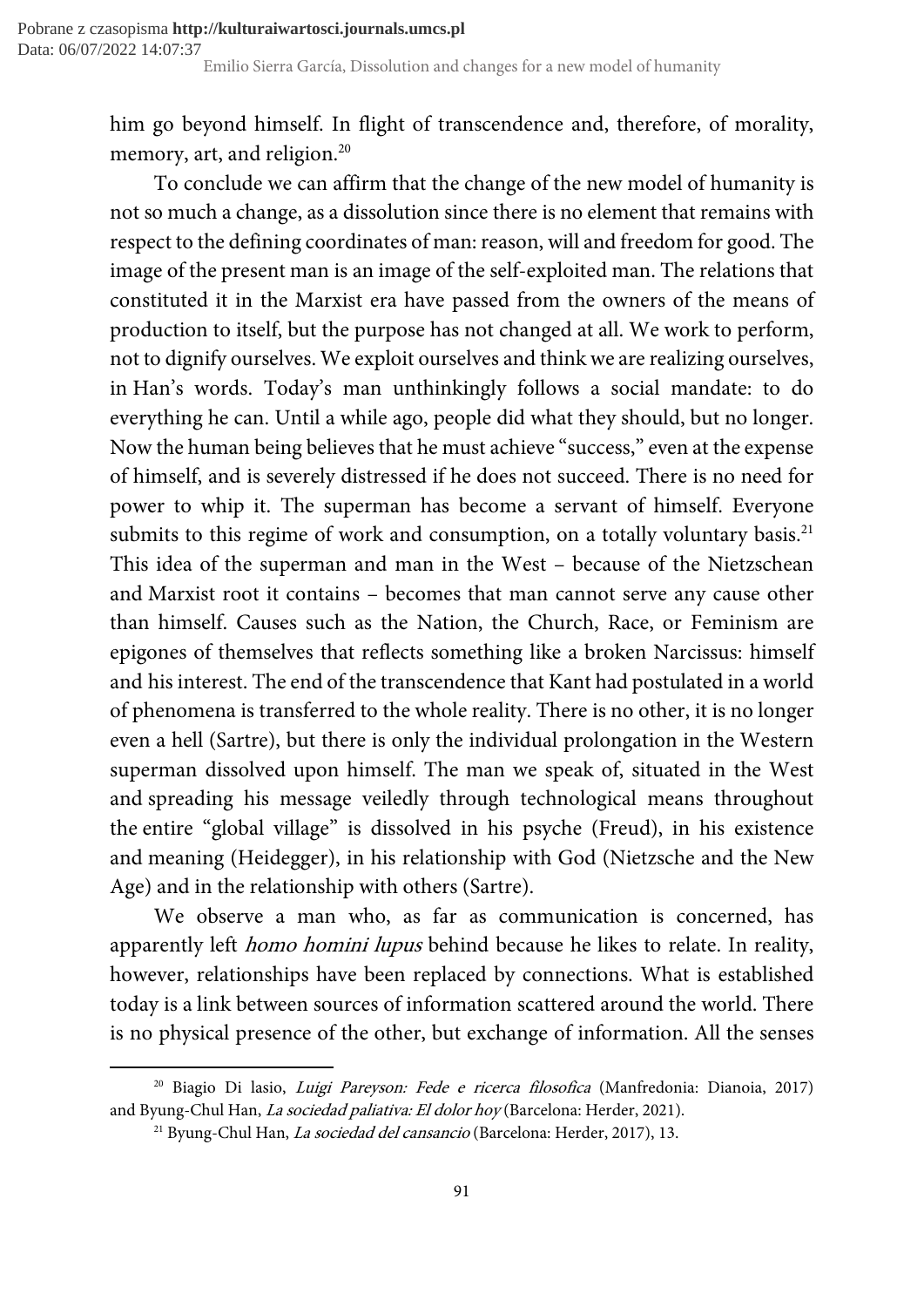except sight are falling into disuse. That is why, in part, communication has weakened markedly. In turn, people look only for their "equals," those capable of liking their own. Where is the difference then? The superman is unable to comprehend anyone who is not himself. There is no other. In the new model of humanity, all otherness is repudiated. Marx had predicted it with his dialectic, Sartre made it a reality. The other is one of the concepts that is in crisis in today's society. It seems that the only slogan is to equalize us. The "trends" and "the viral" are manifestations of this desire to belong to a collective that marches in unison. Han says that the more equal we are, the more production increases.<sup>22</sup> In his view, the difference is contrary to the goals of neoliberalism. If there were some who used smartphones and others who did not, the market would be harmed. Currently there is a radical conformism, an enormous passivity that reduces the human being to the condition of client or producer.<sup>23</sup>

All this also leads to the loss of the notion of time. The new model of humanity today is a timeless, timeless man. Time is another of those critical elements in today's world. What prevails now is acceleration and the passing. Do everything fast and let it go as soon as you arrived. It is an attack on permanence. We would have to recover personal time, that is, the time in which we dedicate ourselves. We would have to own time outside the productive system. We would have to recover the moments of leisure and the moments for the party. We would have to set aside time for the unproductive, not for the "pause" that makes work more efficient.<sup>24</sup>

Man is a chained Prometheus. It is not Sisyphus, as Camus said. Nor the superman free from all bondage. Han has reinterpreted the myth of Prometheus to speak of the man of today. It is a scene of the psychic apparatus of the subject of contemporary performance, who is violent with himself and who is at war with himself. In reality, the subject of performance, who believes himself in freedom, is as chained as Prometheus. The eagle that devours his constantly growing liver is his alter ego, with which he is at war. Thus seen, the relationship of Prometheus and the eagle is a relationship with himself,

<sup>&</sup>lt;sup>22</sup> Byung-Chul Han, *La expulsión de lo distinto: Percepción y comunicación en la sociedad actual* (Barcelona: Herder, 2018), 19–20.

<sup>&</sup>lt;sup>23</sup> Byung-Chul Han, *El aroma del tiempo: Un ensayo filosófico sobre el arte de demorarse* (Barcelona: Herder, 2015), 37–40.

<sup>&</sup>lt;sup>24</sup> Joseph Pieper, *Una teoría de la fiesta* (Madrid: Rialp, 2006).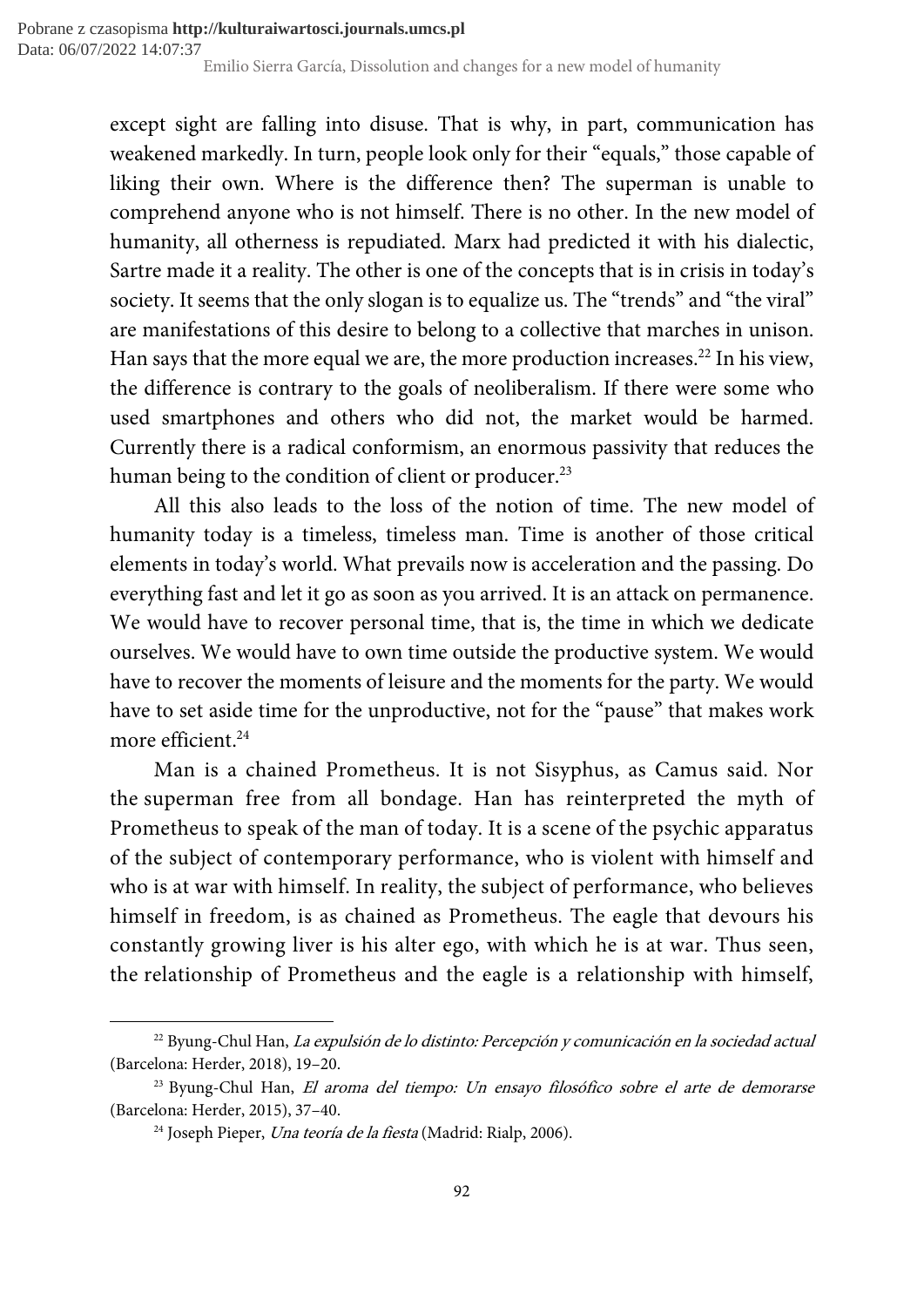a relationship of self-exploitation. Liver pain, which in itself is painless, is tiredness. In this way, Prometheus, as a subject of self-exploitation, becomes prey to infinite weariness.<sup>25</sup> He is the original figure of the new humanity, typical of the society of fatigue. A disarmament of this self is necessary for the emergence of a new self, of a new image. To count on man from a nonreductionist conception of matter from his intelligence; to probe the relationship between mind and brain; to explore the essence of freedom as a relation to truth; to seek the question of conscience and the meaning of life are all fundamental to building a man who can aspire to a full happiness not manufactured by others. This is possible through an exercise of interiority from the phenomenology of action and self-awareness and limited situations. Painkillers are never enough in the face of the mystery of evil that can clarify the mystery of man.

Obviously, change is possible. The philosophical, artistic, and social vicissitudes of the last two centuries attest to this. The conception of man, social relations, their expression in art has crossed the borders of the global, and of the masses, to convert to the solipsism of the self that buys and satisfies itself without meaning or end. Change is possible, the question would be. Is it not a dissolution? Does it not lead to radical dehumanization? Does scientific and social progress not mean the decay of an entire civilization? Is there hope to rebuild man on solid foundations? No doubt there would be many topics to talk about and think about, but they are no longer the object of the subject that has occupied us.

# Bibliography

Antiseri, Dario. Karl R. Popper: Epistemologia e società aperta. Roma: Armando, 1972.

Anders, Günther. La obsolescencia del hombre: Sobre el alma en la época de la segunda revolución industrial. Madrid: Pre-Textos, 2011.

- Boschetti, Ana. Sartre et "Les Temps moderns": Une entreprise intellectuelle Boschetti. Paris: Editions di Minuit, 1985.
- de Paiva, Márcio Antônio. A liberdade como horizonte da verdade segundo M. Heidegger. Roma: Gregorian University Press, 1998.

<sup>&</sup>lt;sup>25</sup> Byung-Chul Han, *La sociedad del cansancio* (Barcelona: Herder, 2017), 10.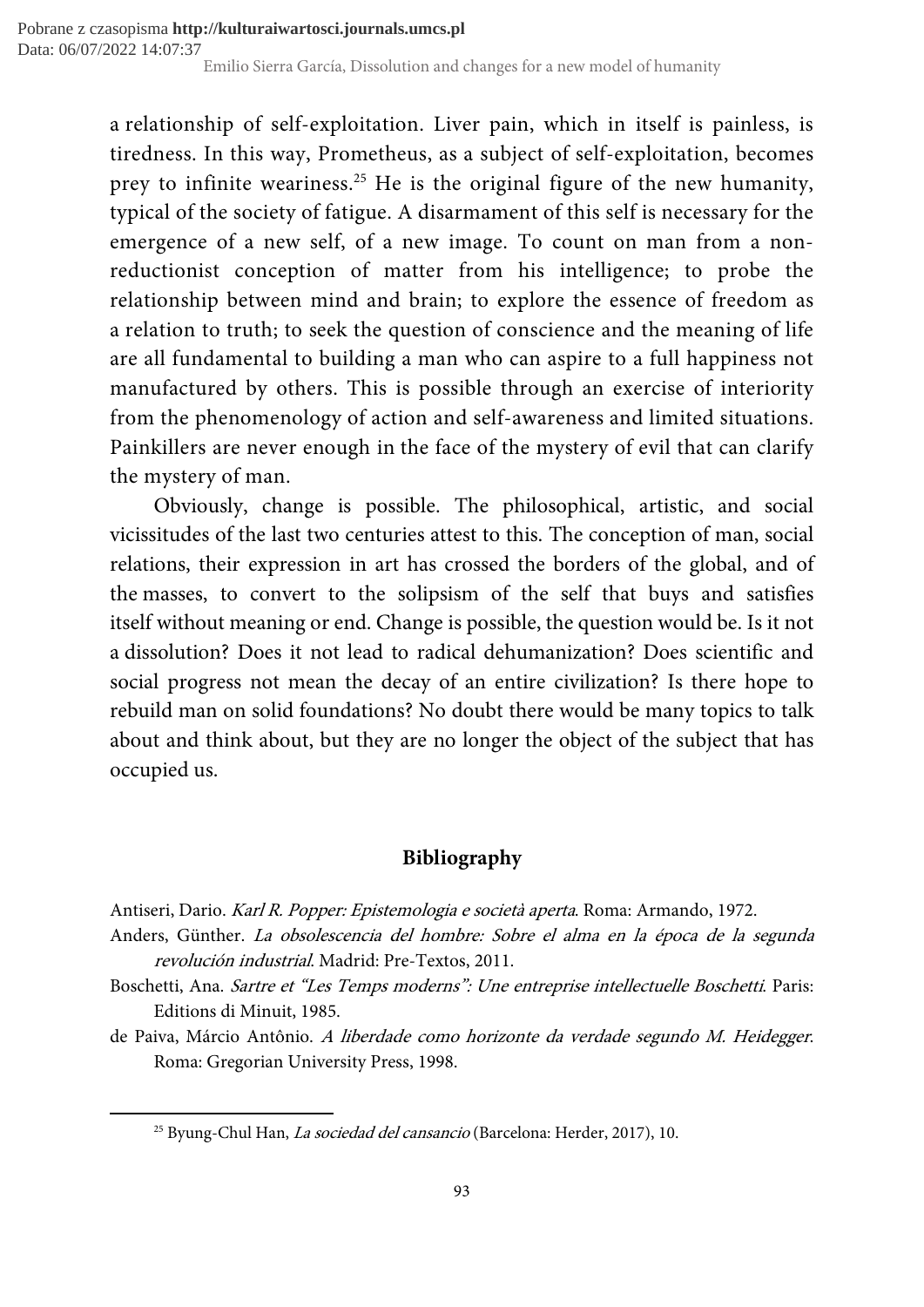Pobrane z czasopisma **http://kulturaiwartosci.journals.umcs.pl** Data: 06/07/2022 14:07:37

Emilio Sierra García, Dissolution and changes for a new model of humanity

- Drachkovitch, Mirolard M. De Marx a Mao Tsé-Toung : Un siècle d'Internationale marxiste. Paris: Calmann-Lévy, 1967.
- Donati, Pierpaolo. Sociología relacional de lo humano. Pamplona: Eunsa, 2019.
- Di Lasio, Biagio. Luigi Pareyson. Fede e ricerca filosofica. Manfredonia: Dianoia, 2017.
- Glucksmann, Anton. Dostoievsky en Manhattan. Madrid: Taurus, 2002.
- Gurméndez, Carlos. El secreto de la alienación y la desalienación humana. Barcelona: Anthropos, 1989.
- Han, Byung-Chul. El aroma del tiempo: Un ensayo filosófico sobre el arte de demorarse. Barcelona: Herder, 2015.
- Han, Byung-Chul. En el enjambre. Barcelona: Herder, 2014.
- Han, Byung-Chul. La sociedad del cansancio. Barcelona: Herder, 2017.
- Han, Byung-Chul. La expulsión de lo distinto: Percepción y comunicación en la sociedad actual. Barcelona: Herder, 2018.
- Han, Byung-Chul. La sociedad paliativa: El dolor hoy. Barcelona: Herder, 2021.
- Lukács, Geörgy. Geschichte und Klassenbewusstsein: Studien über marxistische Dialektik. Berlin: Luchterhand, 1970.
- Marcuse, Herbert. El hombre unidimensional: Ensayo sobre la ideología de la sociedad industrial avanzada. Barcelona: Ariel, 1972.
- McLuhan, Marshall. The Gutenberg Galaxy: The Making of Typographic Man. Toronto: University Toronto Press, 1962.
- McLuhan, Marshall. Understanding Media. Massachusetts: The MIT Press, 1964.
- Merquior, José Guilherme. Foucault ou le Nihilisme de la chaire. Paris: PUF, 1986.
- Nietzsche, Friedrich. Thus spoke Zarathustra. Chicago: The University of Chicago Press, 2017.
- Nietzsche, Friedrich. On the Genealogy of Morals and Ecce Homo. London: Vintage, 1989.
- Pavón, Dalmacio Negro. El mito del hombre Nuevo. Madrid: Encuentro, 2009.
- Pieper, Joseph. Una teoría de la fiesta. Madrid: Rialp, 2006.
- Singer, Peter. Liberación animal. Madrid: Akal, 1999.
- Stojanovic, Svetozar. Between ideals and reality: A critique of socialism and its future. New York: Oxford University Press, 1973.
- Vattimo, Gianni. Diálogo con Nietzsche. Ensayos 1961-2000. Barcelona: Paidós, 2002.

#### Streszczenie

## Rozpad i przemiany zmierzające do nowego modelu ludzkości

Aksjologiczny klucz do dzisiejszego świata tworzą konsekwencje rozpadu Nietzscheańskiej wersji życia i człowieka oraz Marksowskiego ujęcia świata, społeczeństwa i historii. Teoretycznie człowiek XXI wieku chciałby uważać się za spadkobiercę ducha Oświecenia, z jego równością, braterstwem i wolności. W praktyce człowiek naszych czasów jest uwięziony w tyranii technologii, panowaniu konsumpcji i sieci komunikacyjnej, które